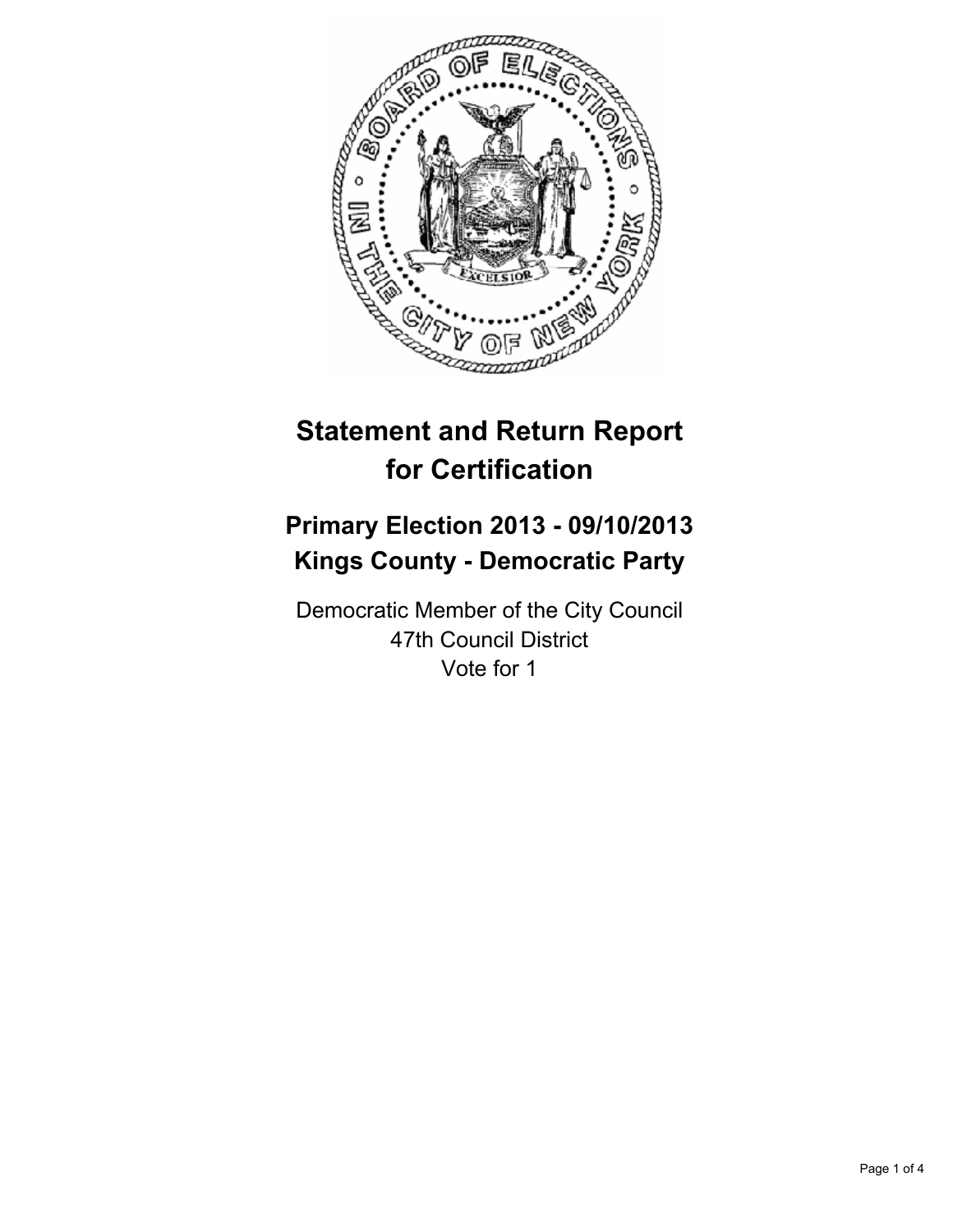

## **Assembly District 45**

| <b>EMERGENCY</b>         | 0     |
|--------------------------|-------|
| ABSENTEE/MILITARY        | 46    |
| <b>FEDERAL</b>           | 0     |
| SPECIAL PRESIDENTIAL     | 0     |
| <b>AFFIDAVIT</b>         | 10    |
| <b>TODD DOBRIN</b>       | 330   |
| <b>JOHN LISYANSKIY</b>   | 236   |
| <b>MARK TREYGER</b>      | 599   |
| EMMY SCHMULTZ (WRITE-IN) |       |
| <b>Total Votes</b>       | 1,166 |

#### **Assembly District 46**

| <b>EMERGENCY</b>         | 67       |
|--------------------------|----------|
| ABSENTEE/MILITARY        | 148      |
| <b>FEDERAL</b>           | 0        |
| SPECIAL PRESIDENTIAL     | $\Omega$ |
| AFFIDAVIT                | 31       |
| <b>TODD DOBRIN</b>       | 1,019    |
| <b>JOHN LISYANSKIY</b>   | 903      |
| <b>MARK TREYGER</b>      | 1,141    |
| AHMED JHONSON (WRITE-IN) |          |
| COMIS M DOLEY (WRITE-IN) |          |
| CONNIS MOBLEY (WRITE-IN) |          |
| KIM COUNCIL (WRITE-IN)   |          |
| <b>Total Votes</b>       | 3,067    |

## **Assembly District 47**

| <b>EMERGENCY</b>       | 36    |
|------------------------|-------|
| ABSENTEE/MILITARY      | 88    |
| <b>FEDERAL</b>         | 0     |
| SPECIAL PRESIDENTIAL   | 0     |
| <b>AFFIDAVIT</b>       | 28    |
| <b>TODD DOBRIN</b>     | 487   |
| <b>JOHN LISYANSKIY</b> | 445   |
| <b>MARK TREYGER</b>    | 1,130 |
| <b>Total Votes</b>     | 2.062 |

## **Assembly District 48**

| <b>JOHN LISYANSKIY</b>          | 22     |
|---------------------------------|--------|
| AFFIDAVIT<br><b>TODD DOBRIN</b> | 2<br>6 |
| SPECIAL PRESIDENTIAL            | 0      |
| <b>FEDERAL</b>                  | 0      |
| ABSENTEE/MILITARY               | 0      |
| <b>EMERGENCY</b>                | 0      |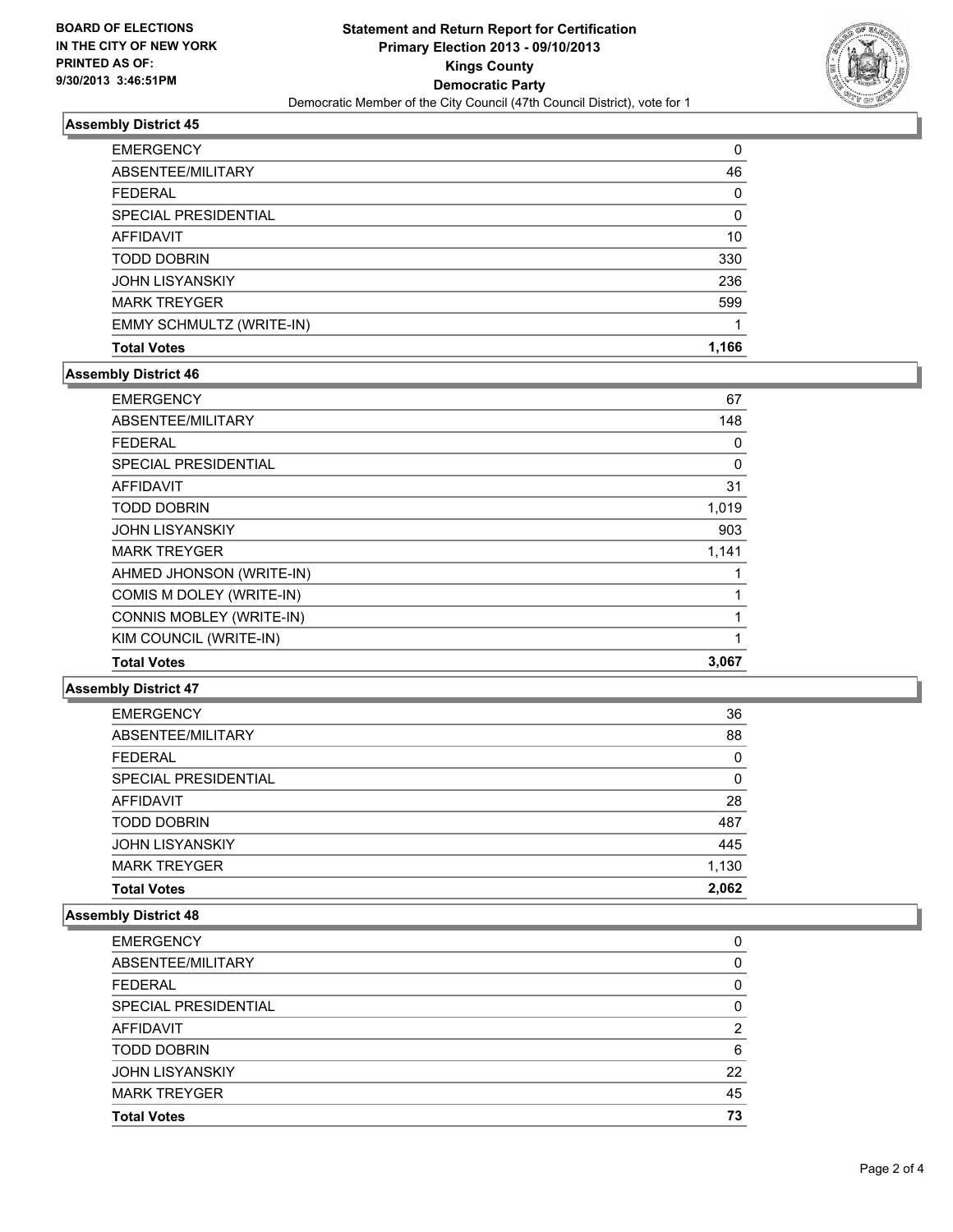

## **Assembly District 49**

| <b>EMERGENCY</b>       | 10       |
|------------------------|----------|
| ABSENTEE/MILITARY      | 12       |
| <b>FEDERAL</b>         | 0        |
| SPECIAL PRESIDENTIAL   | $\Omega$ |
| AFFIDAVIT              | 13       |
| <b>TODD DOBRIN</b>     | 157      |
| <b>JOHN LISYANSKIY</b> | 204      |
| <b>MARK TREYGER</b>    | 319      |
| <b>Total Votes</b>     | 680      |